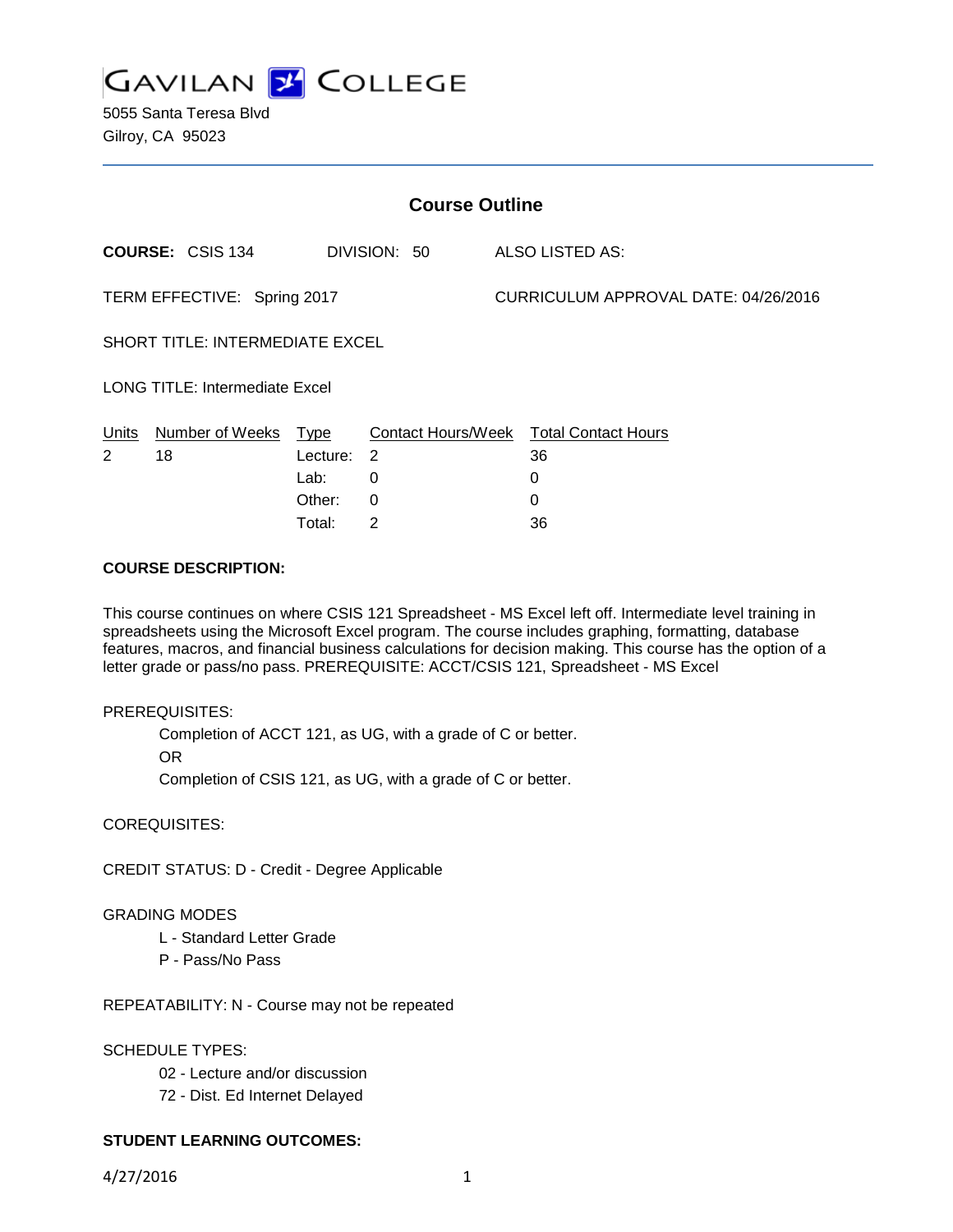1. Create Excel graphs from a variety of data. Measure: homework, projects, quizzes PLO: 1 ILO: 3,2,7,5,1 GE-LO: Year assessed or anticipated year of assessment: 2009-10

2. Create a database using Excel commands, then modify and print the results. Measure: homework, projects, quizzes PLO: 1 ILO: 3,7,2,1 GE-LO: Year assessed or anticipated year of assessment: 2009-10

3. Use macros and calculations to do financial decision spreadsheets Measure: homework, projects, quizzes PLO: 1 ILO: 3,7,2,1 GE-LO: Year assessed or anticipated year of assessment: 2009-10

# PROGRAM LEARNING OUTCOMES:

A.S. Degree or Certificate of Achievement in CSIS: Business Computer Applications Option. After completing this degree or certificate a student will be able to: (1) use a variety of business software, including word processors and spreadsheets to create business letters, reports and other business documents.

# **CONTENT, STUDENT PERFORMANCE OBJECTIVES, OUT-OF-CLASS ASSIGNMENTS**

Curriculum Approval Date: 04/26/2016 WEEK 1-3 6 HOURS Lecture: Internet Integration: Online Collaboration Sending an email message Email attachments Working with comments The Paste Special command Creating hyperlinks Emailing the workbook Homework/Lab: Read the chapters covered in the class lectures, and do the homework at the end of the chapters. Do homework and projects assigned in lecture on these chapters Performance objectives: Demonstrate the use of email attachments, comments and the Paste Special command. WEEK 4-6 6 HOURS Lecture: Financial modeling and Absolute Cell Reference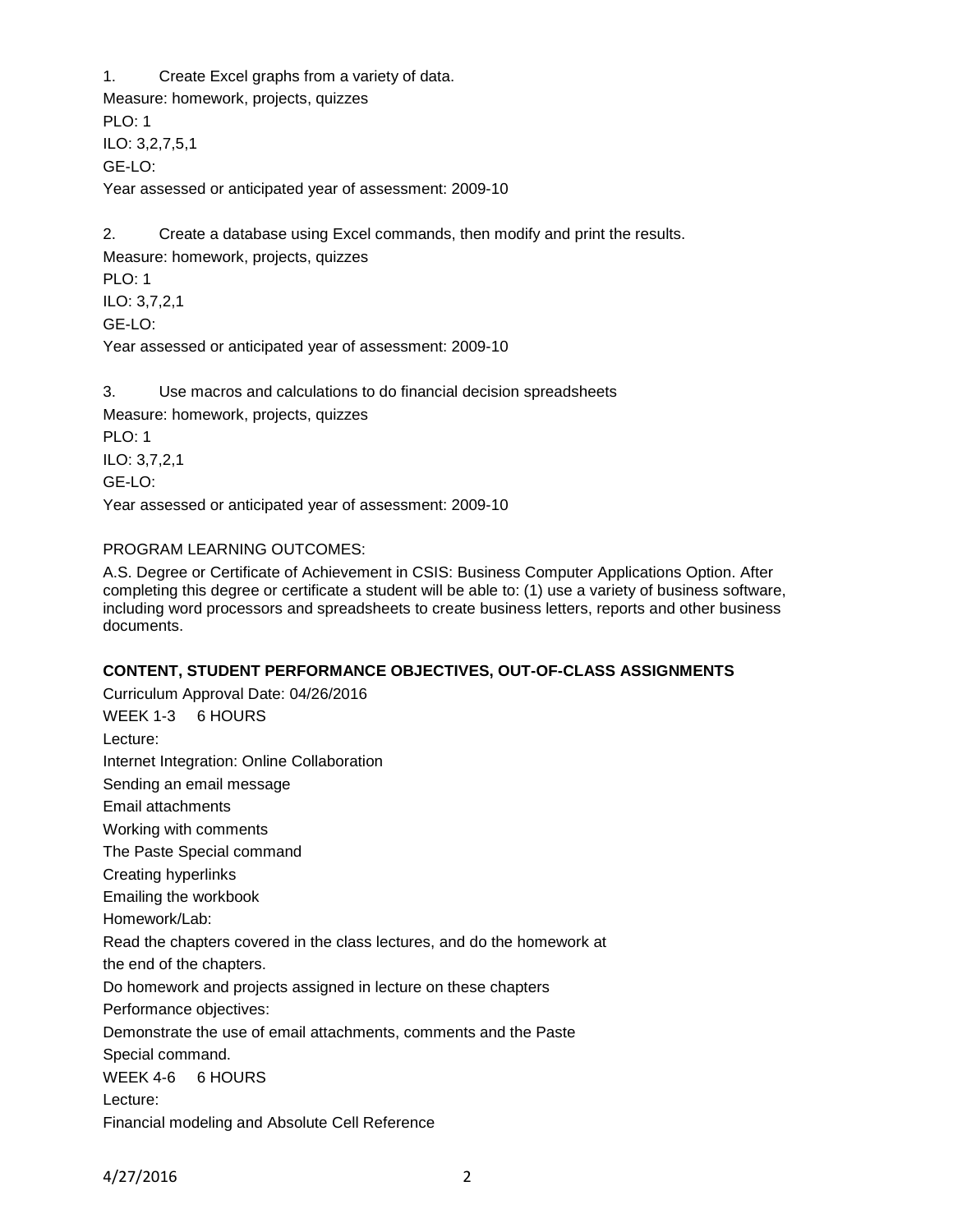Absolute references Revising formulas Custom number formats Displaying formulas Printing selections Print areas Homework/Lab: Read the chapters covered in the class lectures, and do the homework at the end of the chapters. Do homework and projects assigned in lecture on these chapters Performance objectives: Explain the difference between relative cell reference and absolute cell reference. Demonstrate the use of custom number formats. WEEK 7-9 6 HOURS Lecture: Working with multiple sheet workbooks Linking cells Copying worksheets Cell names and range names Protection options 3-D selecting and formatting Printing multiple sheet workbooks Homework/Lab: Read the chapters covered in the class lectures, and do the homework at the end of the chapters. Do homework and projects assigned in lecture on these chapters Performance objectives: Explain the various document protection options. Demonstrate 3-D selecting and formatting. WEEK 10-12 6 HOURS Lecture: Templates and Graphics Clip art and pictures Drawing object concepts **Templates** AutoShapes and other shapes Additional Drawing object techniques Homework/Lab: Read the chapters covered in the class lectures, and do the homework at the end of the chapters. Do homework and projects assigned in lecture on these chapters Performance objectives: Explain the purpose of a template. Demonstrate the use of AutoShapes and clip art in a worksheet. WEEK 13-15 6 HOURS Lecture: The "if" function and lookup functions Financial functions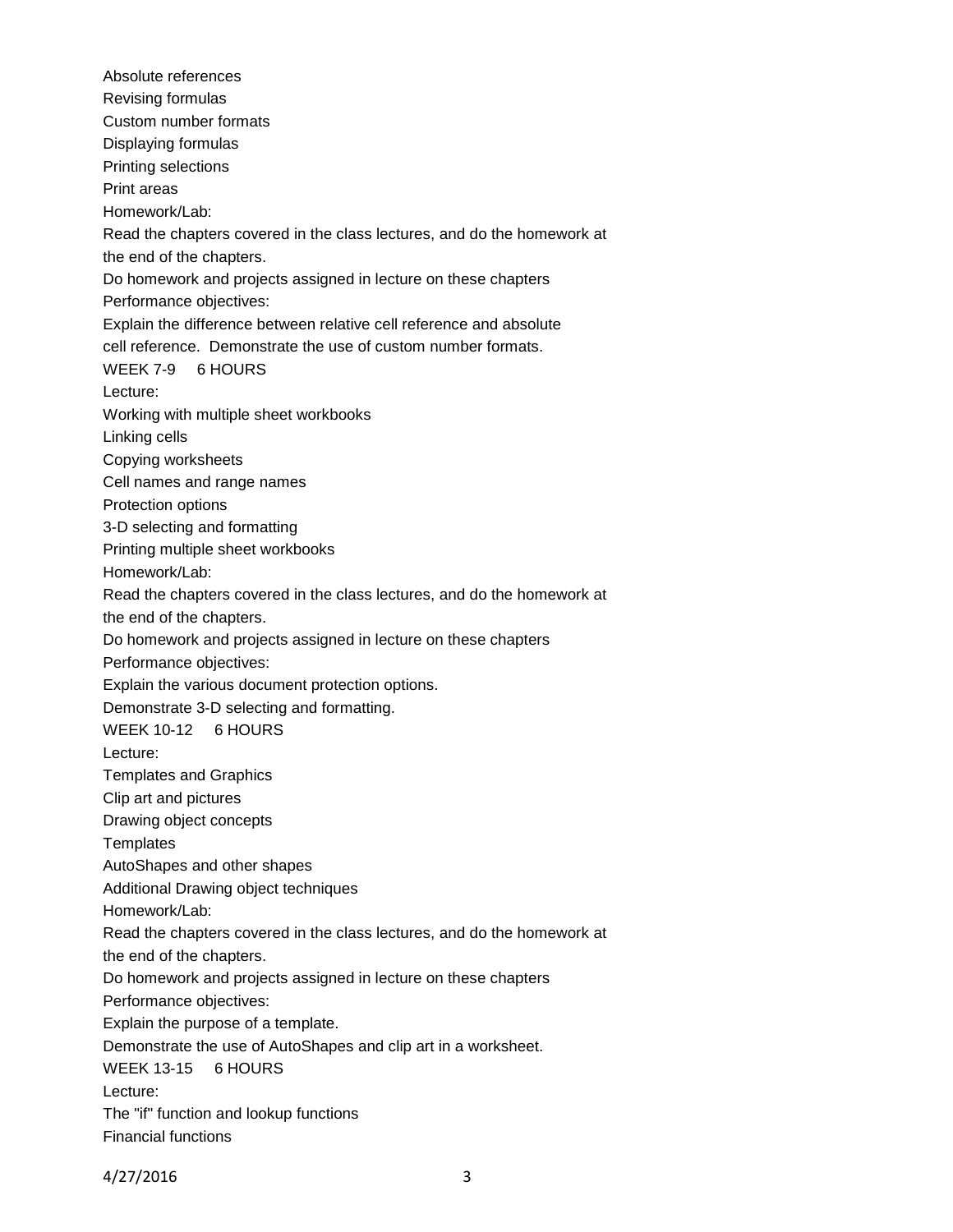Goal seeking Solver Homework/Lab: Read the chapters covered in the class lectures, and do the homework at the end of the chapters. Do homework and projects assigned in lecture on these chapters Performance objectives: Explain the purpose of the "if" and lookup functions. Demonstrate the use of financial functions and the Solver. WEEK 16-17 4 HOURS Lecture: Web integration: posting an online workbook Obtaining and organizing the information Integrating multiple data sources Converting workbooks to other file formats Saving an Excel workbook for the web Publishing with web folders Saving a workbook for the web Homework/Lab: Read the chapters covered in the class lectures, and do the homework at the end of the chapters. Do homework and projects assigned in lecture on these chapters Performance objectives: Employ multiple data sources and integrate them into a worksheet. Explain how to post an online workbook, and how to save an Excel workbook for the web. WEEK 18 2 HOURS Final ASSIGNMENTS: Included in content section.

# **METHODS OF INSTRUCTION:**

Lecture, discussion, demonstration.

# **METHODS OF EVALUATION:**

This is a degree-applicable course, but substantial writing assignments are NOT appropriate, because the course primarily: Involves skill demonstrations or problem solving The problem-solving assignments required: Homework problems Lab reports Quizzes Exams The types of skill demonstrations required: Class performance Performance exams The types of objective examinations used in the course: Multiple choice

4/27/2016 4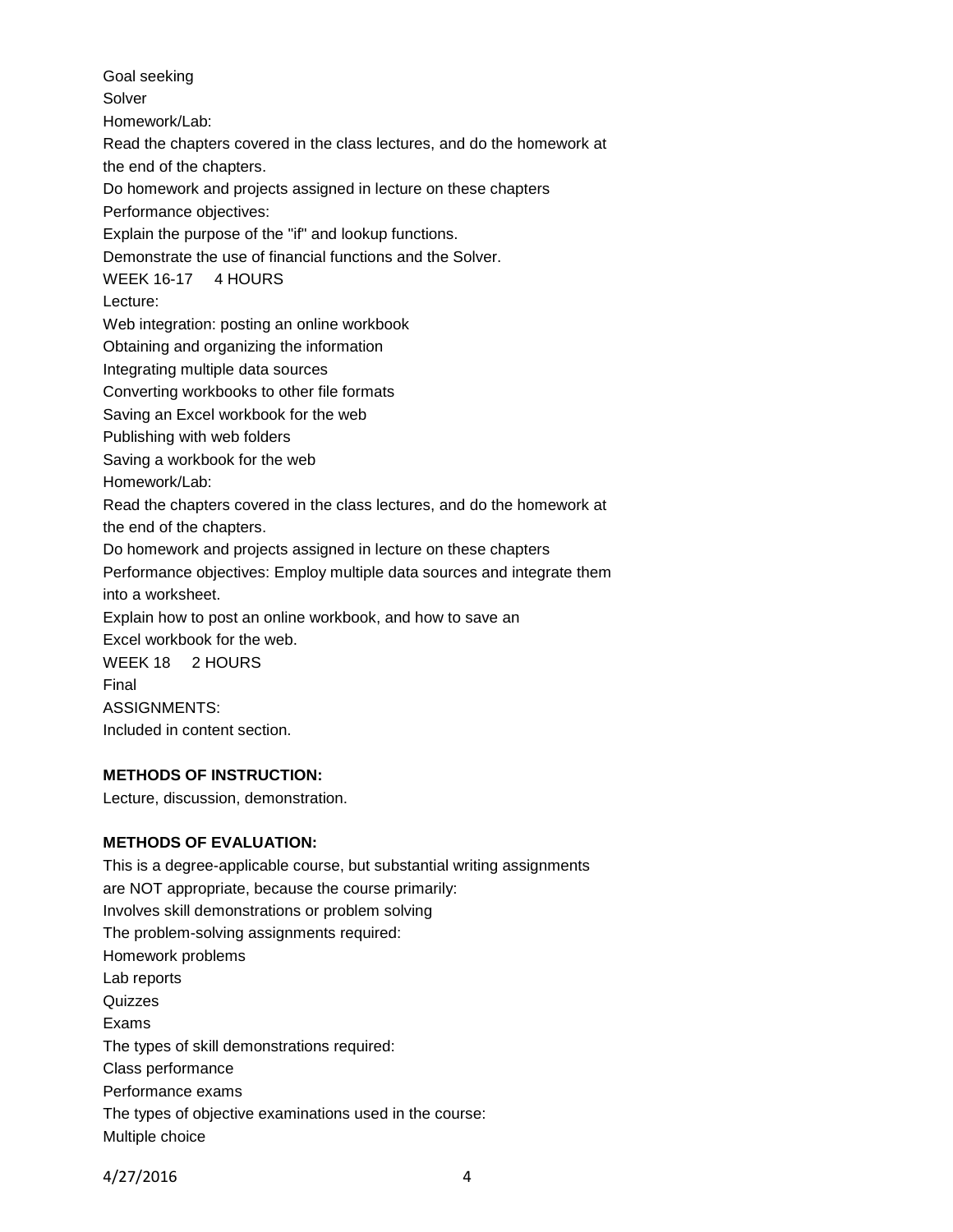| True/false                                             |               |
|--------------------------------------------------------|---------------|
| Matching items                                         |               |
| Completion                                             |               |
| Other category:                                        |               |
| None                                                   |               |
| The basis for assigning students grades in the course: |               |
| Writing assignments:                                   | $0\% - 0\%$   |
| Problem-solving demonstrations: 20% - 50%              |               |
| Skill demonstrations:                                  | $30\% - 70\%$ |
| Objective examinations:                                | $20\% - 50\%$ |
| Other methods of evaluation:                           | $0\% - 0\%$   |
|                                                        |               |

### **REPRESENTATIVE TEXTBOOKS:**

Required:

Rutkosky, Nita; Seguin, Denise; and Rutkosky Roggenkamp, Audrey. Benchmark Series: Microsoft Excel 2010, Level 2. St. Paul, Minn.: Paradigm Publishing, revised 2011, or other appropriate college level text. Reading level of text, Grade: 11th Verified by: D. Van Tassel

NOTE REGARDING TEXTBOOK DATE: The above textbook matches Gavilan College's current software. When the college converts to Microsoft 2013 then the department will adopt the 2013 textbook.

### **ARTICULATION and CERTIFICATE INFORMATION**

Associate Degree: CSU GE: IGETC: CSU TRANSFER: Transferable CSU, effective 200630 UC TRANSFER: Not Transferable

#### **SUPPLEMENTAL DATA:**

Basic Skills: N Classification: Y Noncredit Category: Y Cooperative Education: Program Status: 1 Program Applicable Special Class Status: N CAN: CAN Sequence: CSU Crosswalk Course Department: CSIS CSU Crosswalk Course Number: 134 Prior to College Level: Y Non Credit Enhanced Funding: N Funding Agency Code: Y In-Service: N Occupational Course: C Maximum Hours: Minimum Hours: